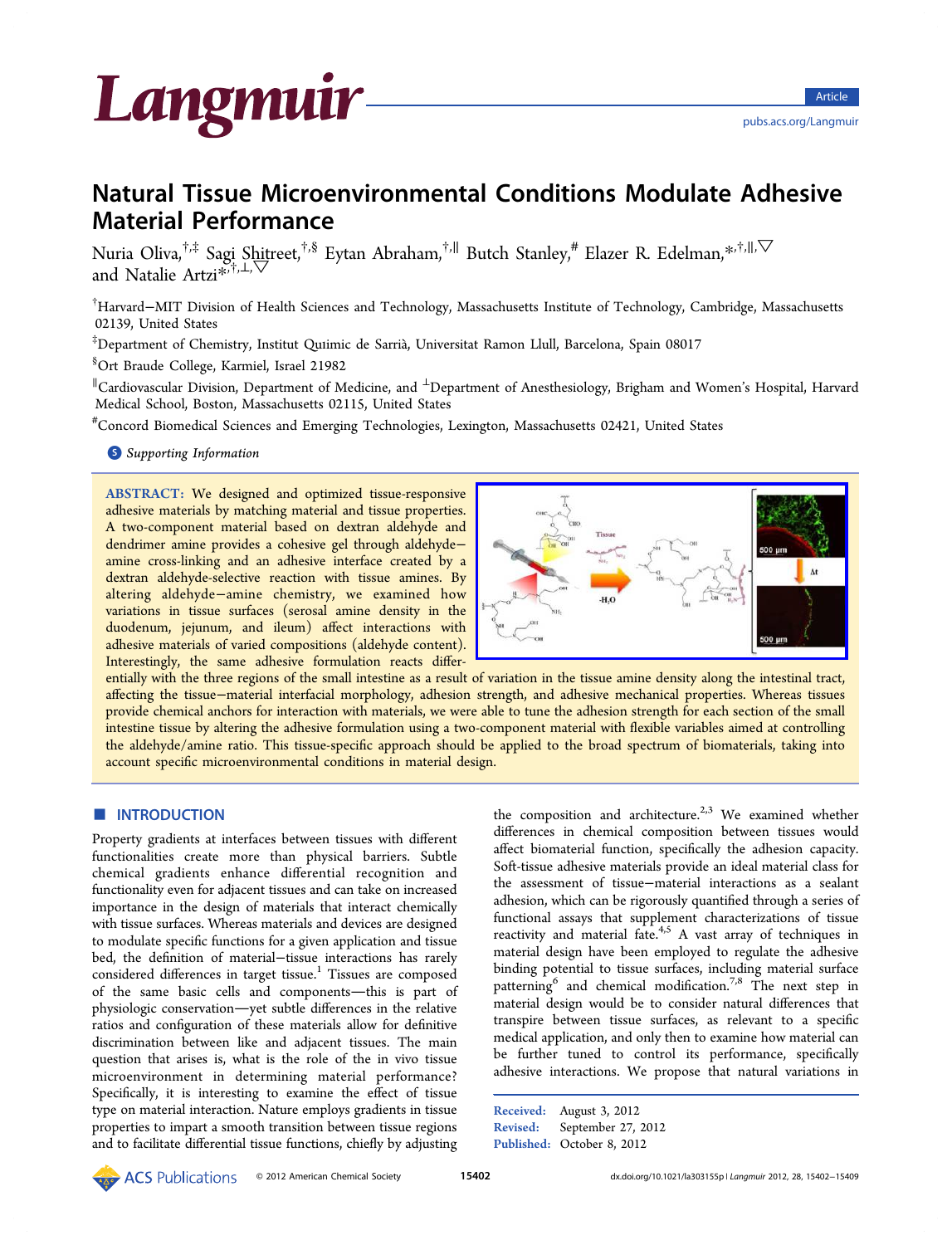<span id="page-1-0"></span>



Figure 1. (A) Schematic of dendritic polyamidoamine dendrimer (PAMAM), presented as generation three with (B) two additional generations presented as the side R group having 75% oxidation—one amine group per three hydroxyls in each arm. (C) When applied to a tissue surface, the external reaction between dextran aldehyde and tissue amines imparts adhesive properties and an internal reaction between dextran aldehydes and (D) dendrimer amine imparts a cohesive gel.

tissue surface chemistry affect the tissue−material interaction by way of adhesion and also affect the material properties,

including cohesion and therefore the mechanical properties, morphology, and degradation kinetics. To begin to unravel the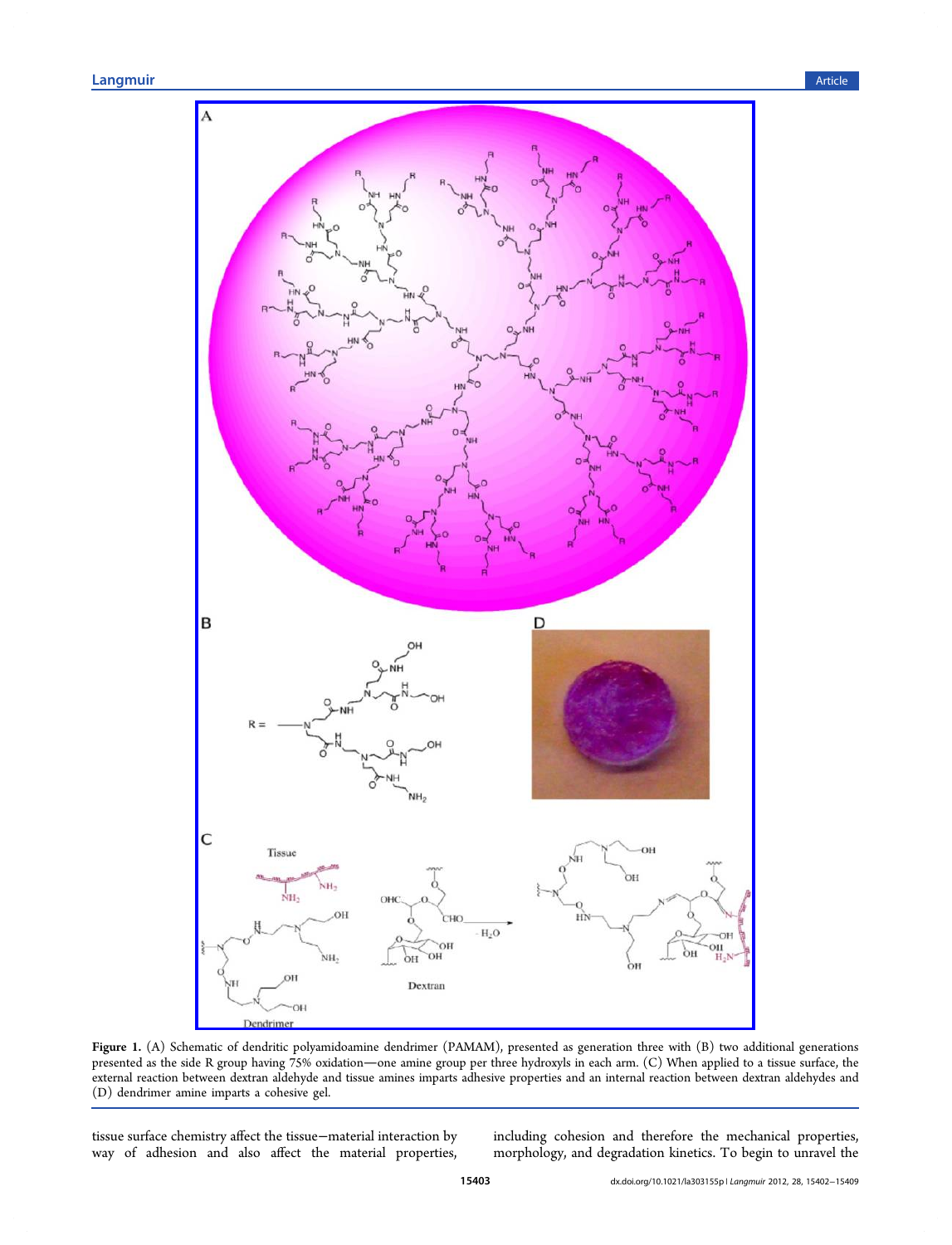impact of natural variation between adjacent tissues, we have designed a new family of adhesive materials based on dendrimers and dextran and have defined their interactions within the continuous regions of the small intestine: the duodenum, jejunum, and ileum. We hypothesized that differences in organ function and structure play a key role in determining the tissue composition and herein the tissue amine content. It has been shown that the serosal duodenum and jejunum contain higher collagen contents whereas the ileum presents a higher elasticity indicative of a higher elastin content. These differences in the composition of the extracellular matrix will dictate the serosal amine density, requiring the develop-ment of a specific assay to determine tissue amines.<sup>[9](#page-7-0)</sup> Variance in the surface properties of small intestinal subjacent tissues in our model system enables us to study the extent to which natural gradients in tissue properties affect tissue−biomaterial interactions and to examine whether the same material performs distinctly when applied to different tissue surfaces within the same organ.

#### ■ RESULTS

Biocompatibility and in Vivo Pathology. The dendrimer/dextran family of materials provides a model system for examining chemically directed adhesion. The synergy between dendrimer multifunctionality and size on the nanoscale (Figure [1](#page-1-0)a,b) enables the creation of smart materials with environ-mentally sensitive modalities.<sup>[10](#page-7-0)</sup> These materials support two competitive reactions: an external reaction between tissue amines and dextran aldehydes-promoting material−tissue adhesion (Figure [1c](#page-1-0)) and a second, internal reaction between dendrimer amines and dextran aldehydes that adds to gel cohesion and removes free aldehydes from potential tissue toxicity (Figure [1d](#page-1-0)) . Multiarmed dendrimers with multiple amine groups per dendritic molecule should have a high capacity for absorbing these free aldehyde groups. When dendrimer generation and the oxidation level are optimized, the amine density determines if the material will gel, remain a liquid, or polymerize rapidly to form a plastic material. Whereas generation five dendrimer with 75% oxidation and 32 surface amine groups forms a hydrogel, generation three dendrimer with 32 surface amine molecules does not gel and remains as a liquid and generation five dendrimer with 128 amine groups polymerizes to form a white plastic that cannot retain water [\(Supporting Information Figure 1](#page-6-0)). Hence, we chose to work with generation five dendrimer that has a higher molecular weight than generation three and hence less steric hindrance for interaction with dextran, with only 25% of amines on the surface to support hydrogel formation.

A subset of materials that vary in dextran aldehyde solid content was chosen from a larger set of materials to examine the material biocompatibility in which excess aldehydes that remain free give rise to toxic cellular and tissue responses.<sup>[11](#page-7-0)</sup> Regardless of the dextran aldehyde solid content, cell survival was higher than 90% and supports the hypothesis that the multiple amine dendritic arms absorb excess aldehydes that might otherwise impart cytotoxicity (Figure 2). Following these experiments, materials were implanted in the dorsal subcutaneous space of a mouse that survived for 7 or 30 days (Figure [3](#page-3-0)a). Regardless of material formulation, the tissue response at day 7 was generally characterized by abundant dendrimer/ dextran adhesive material in the subcutaneous region (hypodermis) surrounded by a mild to moderate zone of inflammation consisting primarily of histiocytic/macrophage



Figure 2. Material cytotoxicity examined in vitro using 3T3 fibroblasts. Cell survival in the presence of adhesive materials with increasing dextran aldehyde solid contents (7.5, 15, and 25 wt %) exceeds 90% regardless of the formulation or time elapsed (1, 7, or 30 days).

infiltrates and interstitial edema with minimal scattered granulocytes (i.e., neutrophils and eosinophils) and early fibroplasia. Abundant dendrimer/dextran adhesive material was still present at day 30 but relative to that at day 7 appeared to be more vacuolated and associated with a relatively quiescent, decreased tissue response characterized by minimal cell infiltrates and the encapsulation by a thin band of fibrous connective tissue (specific regions delineated in [Supporting](#page-6-0) [Information Figure 2\)](#page-6-0). Regardless of the time point or dose, there was no evidence of adverse pathology including hemorrhaging, necrosis, or aberrant neovascularization and no potentially adverse inflammation, supporting the potential use of such materials as adhesive materials. The inflammatory score (Figure [3](#page-3-0)b) did not exceed 2 (mild to moderate response) for any of the compositions or for the 7 or 30 day time points. Inflammatory cells such as histiocytes and neutrophils were present after 7 days as expected after any surgical manipulation, and their level diminished after 30 days, indicating a healing response.

Material Tunability. We examined the extent to which we can control the material adhesive capacity to serosal rat small intestinal tissues by varying the material formulation. A difference of 17.5 wt % in dextran aldehyde solid content imparts a 115% change in the load required to disrupt the tissue−material bond and lead to failure. As expected, the lower the amount of aldehyde, the weaker the adhesive bond (Figure [4](#page-3-0)). Loading failure values for different material compositions were 0.2−0.4 N, which fall between the values reported for commercially available adhesive materials that are considered to be nonadhesive or extremely adherent, with loading failures of 0.15 N for fibrin glue and 0.6 N for cyanoacrylate under the same testing conditions.<sup>[11](#page-7-0)</sup> The aldehyde content is a key parameter determining not only the internal interaction with dendrimer amines but also the interaction with tissue amines. The interfacial regions between dendrimer/dextran and the excised rat jejunum were microscopically examined to add physical insight to adhesive interactions. Three distinct domains were evident with material adhesion, including the target tissue (T, red), bulk material (B, green), and an adhesive regime (I) interposed between the two (Figure [5a](#page-4-0)). The adhesive regime depicts the intermediate material structure resulting from the concurrent dextran aldehyde reactivity with dendrimer and tissue amines. The interfacial morphology of the adhesive regime varied with the material composition and reflected the strength of adhesion,<sup>[4](#page-6-0)</sup> appearing porous and discontinuous at low aldehyde content and more continuous at the higher contents. By quantifying the fluorescence intensity at the interface, we can evaluate the adhesive interactions with the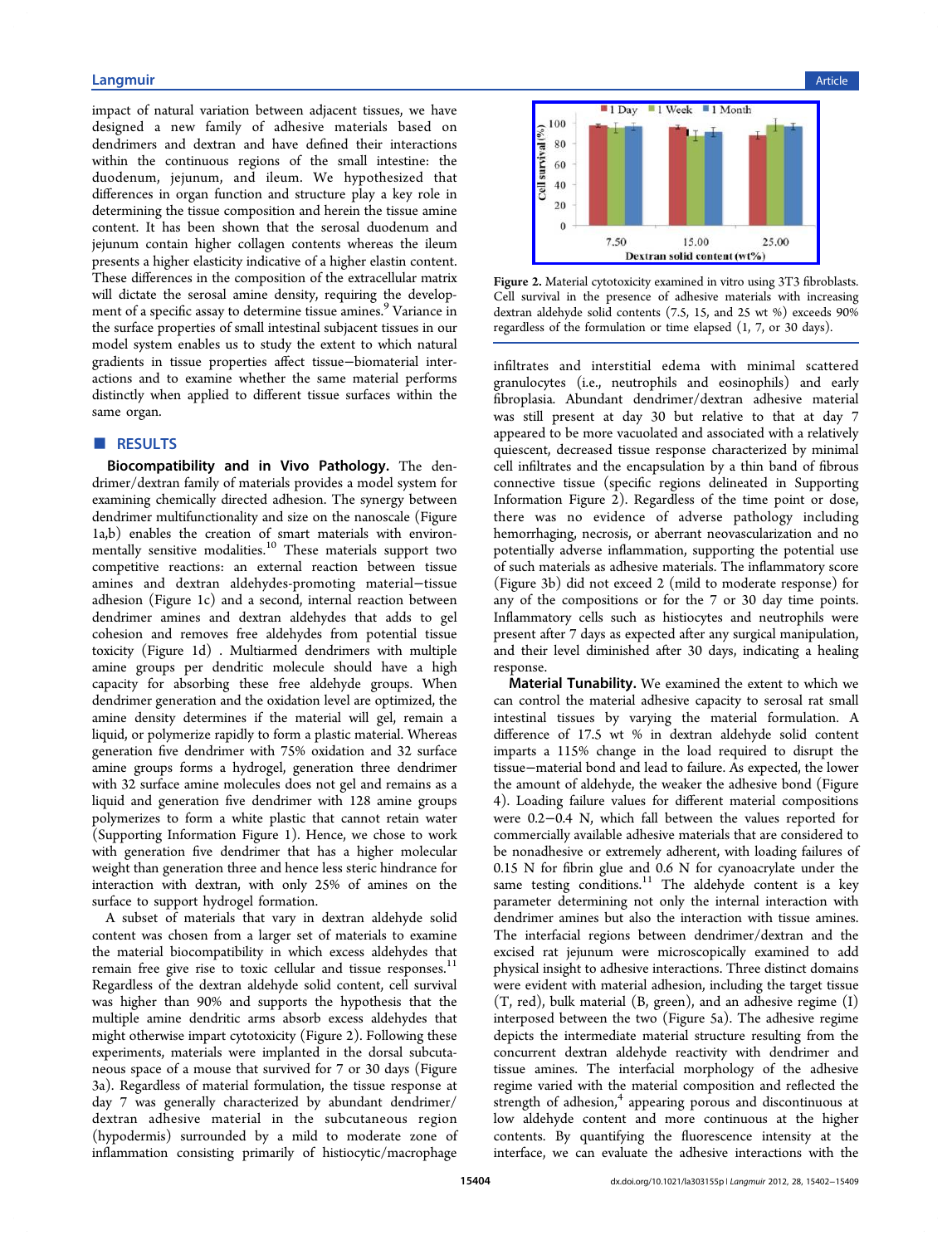<span id="page-3-0"></span>

Figure 3. (A) In vivo response to adhesive materials with increasing dextran aldehyde solid contents (7.5, 15, and 25 wt %) showing minimal surrounding histiocytic/macrophage inflammation and minimal fibrous encapsulation, in agreement with the in vitro results. (B) On the basis of our scoring system, a mild response was evident at 7 days as expected after any tissue manipulation and implantation; however, this response became minimal after 30 days, regardless of the material formulation. Bar = 200 nm.



Figure 4. Material adhesion strength with respect to jejunal tissue can be mediated by formulation and increases with dextran aldehyde solid content. An increase of 17.5 wt % dextran aldehyde results in a 115% increase in adhesion strength. 7.5, 11.25 and 25 wt % loads are statistically significantly different,  $p < 0.5$ .

tissue (Figure [5b](#page-4-0)). Indeed, there is a linear correlation ( $R =$ 0.98, [Supporting Information Figure 3\)](#page-6-0) between the maximum load as measured by the strength of materials in a mechanical

tester (Figure 4) and the interfacial fluorescence signal (Figure [5](#page-4-0)b), supporting the notion that the interfacial morphology is a good indication of macroscopic failure. Similarly, the bulk of the material is more porous at the low aldehyde solid content (7.5 wt %) and gets denser as the content increases (up to 25 wt %), giving rise to a higher cross-linking density. This is supported by the smaller pore size and faster gelation as the dextran aldehyde solid content increases [\(Supporting Informa](#page-6-0)[tion Figure 4a,b\)](#page-6-0).

Tissue Microenvironment Alters Material Properties. We defined the interaction of dendrimer/dextran with the three regions of serosal rat small intestine—duodenum, jejunum, and ileum—using specific material formulations of D10-50-11.25 and G5-25-12.5. The nomenclature for this material reflects a composition that contains 10 kDa dextran with 50% oxidation and 11.25 wt % solid content mixed with generation five dendrimer with 75% oxidation (25% amine surface groups) and 12.5 wt % solid content. We hypothesized that a variation in tissue properties along the GI tract will support the diverse functionalities of these regions. Specifically, we were interested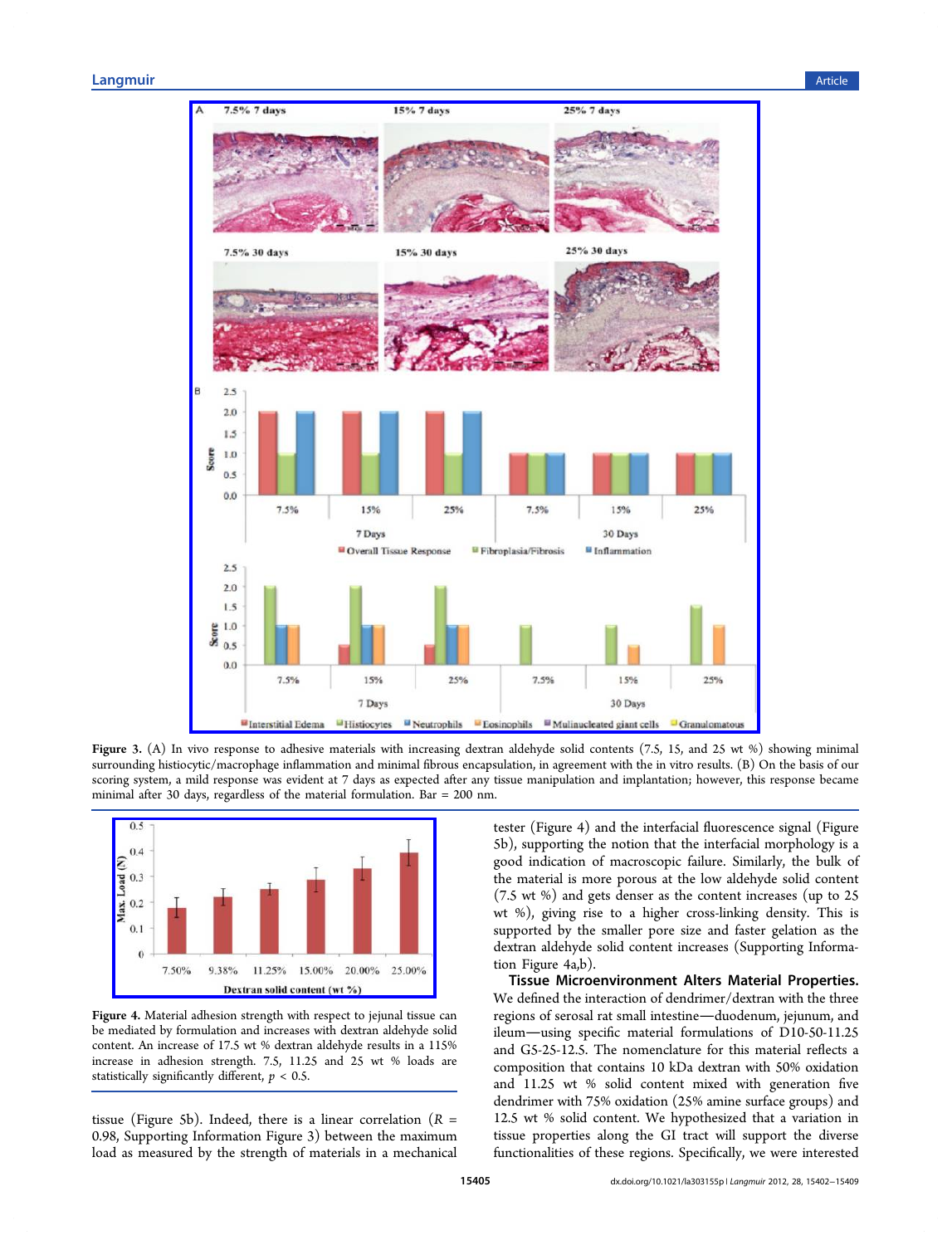<span id="page-4-0"></span>

Figure 5. (A) Interaction between the adhesive material and tissue was examined by quantifying the fluorescence intensity at the interface between them  $(T = tissue, I = interface, and B = bulk material)$ . Tissue was stained with propidium iodide (red) and material conjugated with fluorescein (green). When we increase the dextran aldehyde solid content, the interface becomes continuous and less porous, indicative of improved interaction with the tissues. (B) Interfacial fluorescence intensity increases with aldehyde solid content and has a linear correlation  $(R = 0.98)$  with the maximum load as measured by a mechanical tester (Figure [4\)](#page-3-0). 7.5, 15, and 25 wt % interfacial fluorescence values are statistically significantly different,  $p < 0.5$ .

in examining whether there is a gradient in amine density along the gastrointestinal tract because these groups interact with aldehyde groups in our materials to form an adhesive bond.

The surface amine chemistry of the three tissue types was quantified with fluorescent aldehyde-coated microspheres, providing a means of rapid evaluation of tissue−aldehyde reactivity (Figure 6a) and a mechanistic basis for the demonstrated variability in adhesive mechanics. We show that serosal ileum amines are at a much higher density than those of the duodenum and the jejunum ( $P < 0.05$ ), indicating the adhesion capacity as corroborated by the quantification of interfacial fluorescence (Figure 6b) with a high correlation of R = 0.99 and by the tissue−material adhesion strength (Figure 6c) as measured by a mechanical tester  $(R = 0.96)$ . These results demonstrate that the tissue amine density is a critical factor determining the tissue−material interaction and, more broadly, that one needs to consider that organ function and structure define the specific tissue microenvironment.

Whereas material formulation controls the adhesion and biocompatibility, it is interesting to study the effect of the tissue microenvironment and specifically the tissue amine density on adhesive material physicochemical properties, including the material morphology and degradation kinetics. The material residence time in vivo is important in determining the material capacity for providing support as a tissue heals and gains sufficient strength. We have applied a fast degrading formulation of adhesive material to tissue biopsies from the three regions of the small intestine to examine the effect of tissue type on the material degradation kinetics. Although the same material formulation was applied to the serosal side of the three intestinal regions, material degradation was slower when applied to the ileum compared to that on the jejunum and duodenum (Figure [7](#page-5-0)). Because the ileum provides more functional amines for the material, creating more points of interaction between them, the material stability is enhanced. Statistically significant differences are seen at early time points (1 and 2 h) whereas at late time points as the material loses much of its integrity the differences are less significant although



Figure 6. (A) The relative aldehyde reactivity of the jejunum and duodenum is statistically significantly different from that of the ileum, as assessed through the tissue-sample conjugation of fluorescent aldehyde-coated microspheres ( $p < 0.05$  compared with the ileum). (B) The interface between dendrimer/dextran formulations (G5-25-12.5% and D10-50-11.25%, green) and the three distinct regions of the small intestine highlighted with propidium iodide (red) varies with the tissue type and is statistically significantly higher in the ileum ( $*p$  < 0.05 compared to that of the jejunum and duodenum). (C) The higher material reactivity with the ileum is further supported by the higher maximal load seen, as measured with a mechanical tester.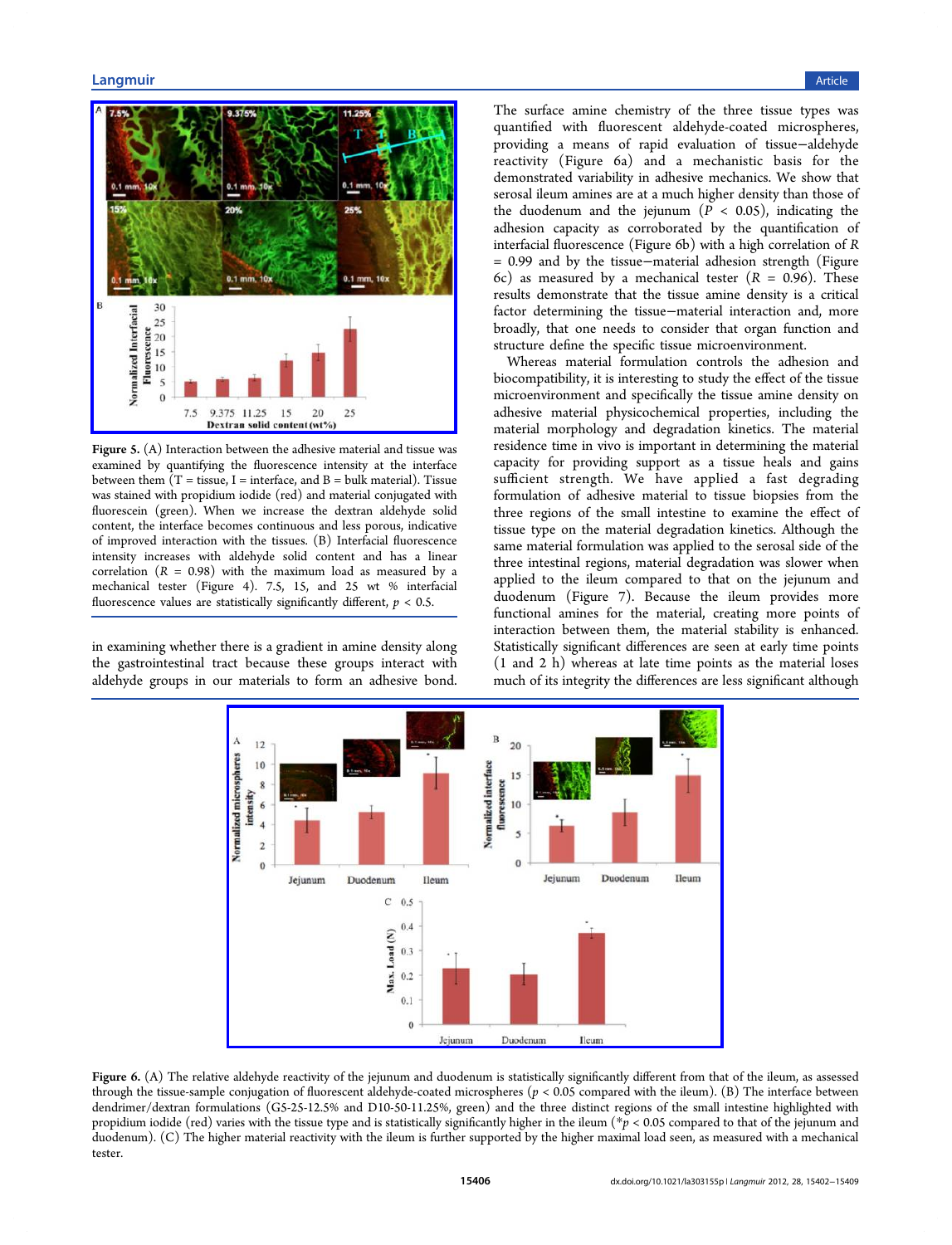<span id="page-5-0"></span>

Figure 7. The tissue type affects the material residence time via the variation in the tissue−material interaction, as demonstrated by the weight loss of a quickly degrading material (D40-10-5% + G5-25-20%) when applied to the three regions of the small intestine.

on average they are still evident. This trend is supported by images of fluorescently labeled material and stained tissues after 0, 1, and 2 h ([Supporting Information Figure 5](#page-6-0)). With time, less material is evident in the duodenum and jejunum and more material remains attached to the ileum. The dendrimer/dextran tunable family of materials shows great promise as surgical sealants with adequate adhesion, biocompatibility, and graded interaction with different tissues presenting a distinct density of surface chemical groups.

Tissue-Specific Adhesive Formulations. Though the tissue type imposes constrains on the material, flexibility in material design enables control over material properties by providing a specific material formulation for each tissue. We show that changes in the material formulation can regulate the adhesion strength for each specific region of the rat intestine (Figure 8). By providing aldehydes for specific tissue amines,



Figure 8. Tissues are responsive to changes in the dextran aldehyde solid content. By changing the material formulation, we can regulate the adhesion strength for each specific region of the intestine. For each composition, ileum load values are statistically significantly higher than those of the jejunum and duodenum,  $p < 0.5$ .

we modulated adhesion to an extent that depends on each tissue. Because the ileum has more amines, it is more responsive to changes in material formulation in the form of aldehydes. While increasing dextran aldehyde solid content from 11.25 to 15 wt % increased the maximal load in 15% for the three intestinal parts, further increase in dextran aldehyde to 25 wt % raised the load at failure to 55%. Providing more aldehydes similarly increases the load at failure for the three regions of the intestine. However, the higher number of tissue amines in the ileum absorb more aldehydes thus increasing the

absolute value of the load to failure as the dextran-aldehyde content increases.

These results demonstrate that the specific tissue properties of the target organ, particularly its chemistry, must be considered when developing new materials, specifically adhesive materials, to facilitate the optimal tissue response and clinical outcome.

# ■ CONCLUSIONS

The optimization of tissue adhesive materials can minimize complications associated with internal leakage as seen, for example, in the gut, which is a frequent surgical complication that results in high morbidity and mortality. The variability in tissue structure and chemistry supports the diverse set of functions that tissues provide and should be seen as imparting differing microenvironmental conditions and reactivity to materials. Tissues and materials, specifically biodegradable materials, continuously influence each other. Although materials are subject to rigorous design criteria and thorough characterization, the properties of the target tissue, including tissue chemistry and morphology, must be considered when a material is to be used in a specific application and in a specific site. Herein, we utilized a model organ (the small intestine) and an adhesive (dendrimer/dextran) to demonstrate a wider concept: the formulation of biomaterials such as adhesive materials requires an understanding and tailoring based on the specific target tissue properties. The generalized use of an adhesive for a wide range of tissues will result in suboptimal clinical outcomes and in some cases device failure. Because material performance is a contextual state rather than just a constitutive property, it can be determined only within specific environments. Understanding biomaterials and tailoring them to elicit the desired in vivo effects is a crucial step in biomaterials research. A rational process in material design under controlled environments considering target tissue properties will allow the development of tailored biologically relevant materials that are site- and application-specific and therefore clinically superior.

#### **EXPERIMENTAL DETAILS**

Synthesis and Formation of Dendrimer/Dextran Hydrogels. Dendrimer/dextran networks were fabricated by dissolving generation five polyamidoamine (PAMAM) dendrimers with 25% amine surface groups in water (Dendritech Inc.) and mixing with a solution of oxidized dextran. Linear dextran (18.9 g, 10 kDa) is oxidized in water with sodium periodate  $(17.6 \text{ g})$  for 5 h to create dextran aldehyde (50% oxidation of glucose rings, 2 aldehyde groups per oxidized glucose ring). The reaction mixture is dialyzed (MEMBRA-CEL Dialysis Tubing, molecular weight cutoff of 3500 Da, Viskase Companies, Inc.). The two homogeneous polymer solutions were loaded into a dual-chamber syringe equipped with a 12-step mixing tip. Dendrimer/dextran network formation occurred within seconds to minutes, following the controlled mixing of dendrimer amine and dextran aldehyde via a Schiff base reaction between the constituent reactive groups (aldehydes and amines). The time required for gelation was recorded for each formulation.

Fluorescent Dendrimer Amine. To characterize the dendrimer/ dextran morphology at the tissue−material interface as well as track gradual material release from the tissue surface, constituent dendrimer amine was labeled with fluorescein. Dendrimer amine (1 g) was dissolved in 50 mL of 0.2 M sodium carbonate buffer, followed by the addition of 0.020 g of 6-(fluorescein-5-carboxyamido) hexanoic acid (Invitrogen). The mixture was stirred at room temperature for 2 h, diluted in 100 mL of doubly distilled water, dialyzed, and lyophilized. Dendrimer amine solutions of 12.5 wt % solid content, 2% of which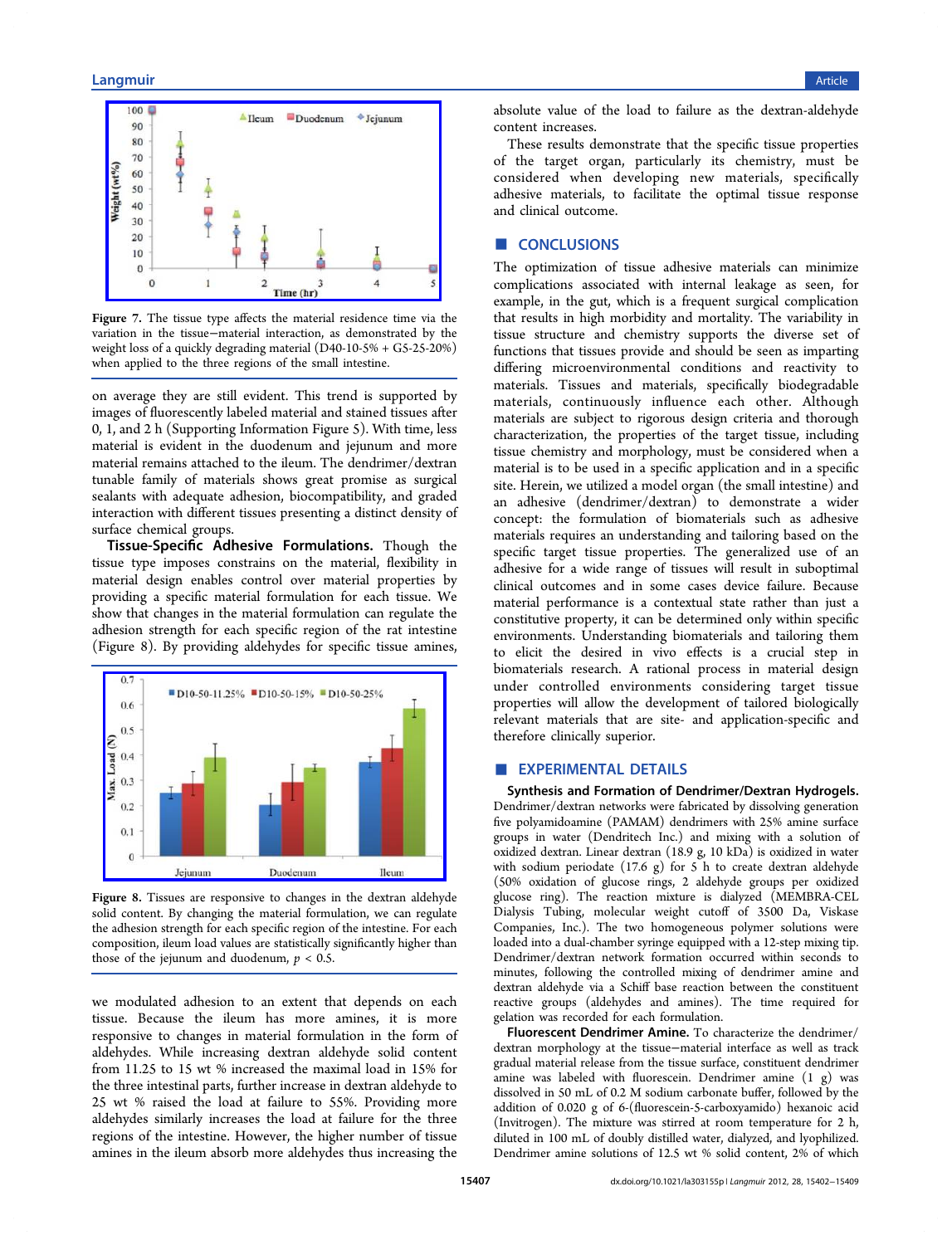<span id="page-6-0"></span>were fluorescently labeled, were then prepared and cross-linked with dextran aldehyde solutions in the established manner to yield fluorescent materials.

Adhesive Interface Morphology. To investigate the morphology of the interface between the adhesives and tissue surfaces, biopsied rat tissues were covered with 100  $\mu$ L of fluorescently labeled dendrimer/ dextran (fluorescein-conjugated dendrimer/dextran) that was allowed to cure for 4 min. Tissue samples were then snap frozen overnight, cryosectioned (16  $\mu$ m sections), and stained with propidium iodide. The morphology of the tissue−material interface was quantified as the fluorescence intensity of fluorescein at the interface using image analysis (MetaMorph, Leica Microsystems). The pore size of the bulk adhesive material was also measured using MetaMorph.

Aldehyde Affinity of Soft-Tissue Surfaces. To determine the aldehyde affinity of various soft tissues, the conjugation of aldehydecoated fluorescent microspheres (FluoSpheres aldehyde-sulfate microspheres, 0.02  $\mu$ m, yellow-green fluorescence (505/515), 2% solids, aldehyde-coated f-MS (Molecular Probes)) to soft-tissue surfaces was quantified. Biopsies of rat duodenum, jejunum, and ileum were prepared with equal surface area  $(75\;\mathrm{mm}^2)$  and submerged in 1 mL of 0.5% f-MS solutions for 20 min on a rocker at 37 °C. Tissue samples were thoroughly rinsed with 10 mL of PBS three times. Tissue specimens were then processed and analyzed to quantify the percent surface coverage by f-MS (Leica Microsystems, MetaMorph).

Adhesion Mechanics. The adhesion mechanics following dendrimer/dextran application to soft tissues was measured using an Instron mechanical tester. Adhesive test elements were created from a 100  $μ$ L application of dendrimer/dextran evenly distributed between two uniformly sized tissue biopsies (disks of 6 mm diameter, total test element thickness of 1 mm) of rat duodenum, jejunum, or ileum. Tissue surfaces were dry blotted with Kimwipes prior to material application. After applying dendrimer/dextran between tissue surfaces and allowing 5 min for material polymerization, adhesive test elements were displaced at a constant rate  $(0.05\;\mathrm{mm}\;\mathrm{s}^{-1})$  and the load response was continuously recorded (200 measurements s<sup>−</sup><sup>1</sup> ). Recorded loads were normalized by the test element cross-sectional area and reported as an interfacial stress response to a change in thickness.

Material Retention. To track material loss following dendrimer/ dextran adhesion to various soft tissues, 6-(fluorescein-5-carboxyamido) hexanoic acid fluorescently labeled materials were applied to small intestinal biopsies (75 mm<sup>2</sup> sections). Identical volumes (50  $\mu$ L) of dendrimer/dextran (G5-25-20% and D40-10-5 composition) were applied to tissue surfaces and allowed to polymerize for 5 min. Samples were then submerged in PBS at 37  $\degree$ C, 50  $\mu$ L aliquots were taken at 0, 0.5, 1, 1.5, 2, 3, and 4 h and diluted with 50  $\mu$ L of PBS, and the material percentage weight loss was measured by fluorescence signal at 475/540 nm. In parallel, triplicates from each region of the small intestine were dry blotted at times of 0, 1, 2, 3, and 4 h, snap frozen in liquid nitrogen, and stored overnight at −80 °C. Then, tissue samples were cryosectioned (16  $\mu$ m sections) and stained with propidium iodide. Tissue specimens were then processed and analyzed.

In Vitro Cytotoxicity. The in vitro cellular response to dendrimer/ dextran materials was quantified via fluorometric colorimetric assays (Cytotox-ONE homogeneous membrane integrity assay, Promega). Cultures of rat 3T3 fibroblast cells were prepared in 24-well plates using standard techniques. At 70% culture confluence, adhesive degradation byproducts predegraded for 1, 7, or 30 days (dextran solid contents of 7.5, 15 and 25% with dendrimer 12.5%) of treatment were applied directly to the cell culture plate, allowing cell exposure to adhesive byproducts. Following material application, cultures were incubated for 24 h under standard conditions, followed by immediate analyses of the cellular response.

Subcutaneous Mouse Model. A subcutaneous implantation model of tissue response was used to evaluate the in vivo compatibility. A subcutaneous pocket was created in anesthetized SKH1 hairless mice, and a 100 μL preformed disk of dendrimer/dextran (G5-25-12.5 and D10-50-X, with X being 7.5, 15, and 25% solid contents) was introduced into the pocket. After 7 and 30 days, the mice were sacrificed and the skin and subcutaneous tissues were harvested. The

samples were snap frozen in liquid nitrogen and stored at −80° until histological analysis. All experimental protocols were approved by the MIT Animal Care and Use Committee and were in compliance with NIH guidelines for animal use. Harvested tissue was cryosectioned to create  $16-\mu$ m-thick sections. Hematoxylin and eosin staining was performed using standard methods. The fibrotic response was based on the morphology and was measured at multiple random locations in five images from tissue samples from each mouse. Histological slides were evaluated for their extent of inflammation using the following scores: 0, no observable change compared to the control; 1, a nearly imperceptible feature (minimal); 2, an easily identifiable or notable (mild/moderate) feature; 3, a prominent to overwhelming (marked/ severe) feature.

**Statistical Analyses.** Data are presented as means  $\pm$  standard deviations. To take multiple comparisons into account, all statistical comparisons were performed using one way ANOVA followed by the Tukey−Kramer test using InStat software (GraphPad, San Diego, CA, USA). A  $p$  value of <0.05 was considered to denote statistical significance.

#### ■ ASSOCIATED CONTENT

#### **6** Supporting Information

Material physical properties and morphology change as a function of composition and target tissue site. This material is available free of charge via the Internet at [http://pubs.acs.org.](http://pubs.acs.org)

# **AUTHOR INFORMATION**

#### Author Contributions

Equal contributions from corresponding authors.

#### Notes

The authors declare no competing financial interest.

#### ■ ACKNOWLEDGMENTS

N.A. and E.R.E. gratefully acknowledge support from the Deshpande Center at MIT. E.R.E. was supported by grants from the National Institutes of Health (RO1 GM 49039).

#### ■ REFERENCES

(1) Laschke, M. W.; Vollmar, B.; Menger, M. D.; Laschke, M. W.; Vollmar, B.; Menger, M. D. The dorsal skinfold chamber: window into the dynamic interaction of biomaterials with their surrounding host tissue. Eur. Cells Mater. 2011, 22, 147−167.

(2) Sun, C.; Waite, J. H.; Sun, C.; Waite, J. H. Mapping chemical gradients within and along a fibrous structural tissue, mussel byssal threads. J. Biol. Chem. 2005, 280, 39332−39336.

(3) Messersmith, P. B.; Messersmith, P. B. Materials science. Multitasking in tissues and materials. Science 2008, 319, 1767−1768.

(4) Artzi, N.; Shazly, T.; Baker, A. B.; Bon, A.; Edelman, E. R.; Artzi, N.; Shazly, T.; Baker, A. B.; Bon, A.; Edelman, E. R. Aldehyde-amine chemistry enables modulated biosealants with tissue-specific adhesion. Adv. Mater. 2009, 21, 3399−3403.

(5) Artzi, N.; Oliva, N.; Puron, C.; Shitreet, S.; Artzi, S.; bon Ramos, A.; Groothuis, A.; Sahagian, G.; Edelman, E. R.; Artzi, N.; Oliva, N.; Puron, C.; Shitreet, S.; Artzi, S.; bon Ramos, A.; Groothuis, A.; Sahagian, G.; Edelman, E. R. In vivo and in vitro tracking of erosion in biodegradable materials using non-invasive fluorescence imaging. Nat. Mater. 2011, 10, 704−709.

(6) Mahdavi, A.; Ferreira, L.; Sundback, C.; Nichol, J. W.; Chan, E. P.; Carter, D. J.; Bettinger, C. J.; Patanavanich, S.; Chignozha, L.; Ben-Joseph, E.; Galakatos, A.; Pryor, H.; Pomerantseva, I.; Masiakos, P. T.; Faquin, W.; Zumbuehl, A.; Hong, S.; Borenstein, J.; Vacanti, J.; Langer, R.; Karp, J. M.; Mahdavi, A.; Ferreira, L.; Sundback, C.; Nichol, J. W.; Chan, E. P.; Carter, D. J.; Bettinger, C. J.; Patanavanich, S.; Chignozha, L.; Ben-Joseph, E.; Galakatos, A.; Pryor, H.; Pomerantseva, I.; Masiakos, P. T.; Faquin, W.; Zumbuehl, A.; Hong, S.; Borenstein, J.; Vacanti, J.; Langer, R.; Karp, J. M. A biodegradable and biocompatible